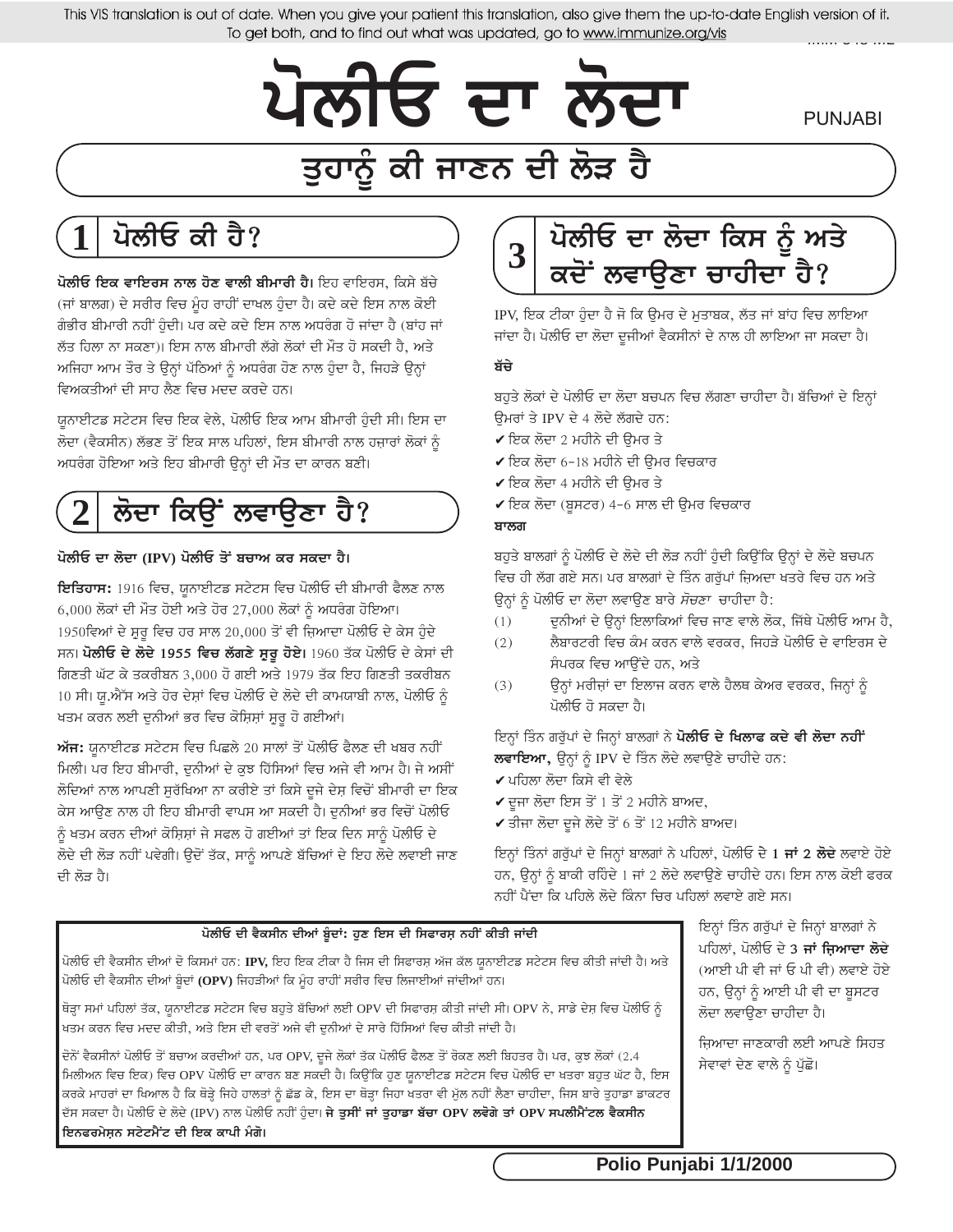

ਇਨ੍ਹਾਂ ਲੋਕਾਂ ਨੂੰ ਪੋਲੀਓ ਦਾ ਲੋਦਾ ਨਹੀਂ ਲਵਾਉਣਾ ਚਾਹੀਦਾ:

- ਜਿਨ੍ਹਾਂ ਨੂੰ ਕਦੇ ਵੀ neomycin, streptomycin ਜਾਂ polymyxin B ਨਾਂ ਦੇ ਐਂਟੀਬਾਇਐਟਕਸ ਤੋਂ ਜ਼ਿੰਦਗੀ ਨੂੰ ਖਤਰੇ ਵਿਚ ਪਾਉਣ ਵਾਲਾ ਅਲਰਜੀ ਦਾ ਰੀਐਕਸ਼ਨ ਹੋਇਆ ਹੈ।
- ਜਿਨ੍ਹਾਂ ਨੂੰ ਪੋਲੀਓ ਦੇ ਪਹਿਲਾਂ ਲਵਾਏ ਲੋਦੇ ਤੋਂ ਅਲਰਜੀ ਦਾ ਗੰਭੀਰ ਰੀਐਕਸ਼ਨ ਹੋਇਆ ਹੈ, ਉਨ੍ਹਾਂ ਨੂੰ ਹੋਰ ਲੋਦਾ ਨਹੀਂ ਲਵਾਉਣਾ ਚਾਹੀਦਾ।

#### ਇਨ੍ਹਾਂ ਲੋਕਾਂ ਨੂੰ ਉਡੀਕ ਕਰਨੀ ਚਾਹੀਦੀ ਹੈ:

• ਜਿਹੜੇ ਲੋਕ, ਲੋਦਾ ਲਵਾਉਣ ਲਈ ਮਿੱਥੇ ਸਮੇਂ, ਥੋੜ੍ਹੇ ਜਿਹੇ ਜਾਂ ਗੰਭੀਰ ਰੂਪ ਵਿਚ ਬੀਮਾਰ ਹਨ, ਉਨ੍ਹਾਂ ਨੂੰ ਆਮ ਤੌਰ ਤੇ ਪੋਲੀਓ ਦਾ ਲੋਦਾ ਲਵਾਉਣ ਦੀ ਉਦੋਂ ਤੱਕ ਉਡੀਕ ਕਰਨੀ ਚਾਹੀਦੀ ਹੈ, ਜਦੋਂ ਤੱਕ ਉਹ ਠੀਕ ਨਹੀਂ ਹੋ ਜਾਂਦੇ। ਜੁਕਾਮ ਵਰਗੀਆਂ ਮਾਮੂਲੀ ਬੀਮਾਰੀਆਂ ਵਾਲੇ ਲੋਕ ਲੋਦੇ ਲਵਾ *ਸਕਦੇ* ਹਨ।

ਜ਼ਿਆਦਾ ਜਾਣਕਾਰੀ ਲਈ ਆਪਣੇ ਡਾਕਟਰ ਜਾਂ ਨਰਸ ਨੂੰ ਪੁੱਛੋ।



ਪੋਲੀਓ ਦਾ ਲੋਦਾ ਲਵਾਉਣ ਵਾਲੇ ਕੁਝ ਲੋਕਾਂ ਦੇ, ਲੋਦਾ ਲਵਾਉਣ ਵਾਲੀ ਥਾਂ ਦੁਖਦੀ ਹੈ। ਅੱਜਕੱਲ ਵਰਤੀ ਜਾਂਦੀ ਵੈਸਕੀਨ ਨਾਲ ਕੋਈ ਵੀ ਗੰਭੀਰ ਸਮੱਸਿਆਵਾਂ ਹੋਣ ਬਾਰੇ ਜਾਣਕਾਰੀ ਨਹੀਂ ਮਿਲਦੀ, ਅਤੇ ਬਹੁਤੇ ਲੋਕਾਂ ਨੂੰ ਤਾਂ ਇਸ ਨਾਲ ਬਿਲਕੁਲ ਕੋਈ ਸਮੱਸਿਆ ਨਹੀਂ ਆਉਂਦੀ।

ਫਿਰ ਵੀ, ਕਿਸੇ ਵੀ ਬੀਮਾਰੀ ਦਾ ਲੋਦਾ, ਕਿਸੇ ਵੀ ਦਵਾਈ ਵਾਂਗ, ਗੰਭੀਰ ਸਮੱਸਿਆਵਾਂ ਪੈਦਾ ਕਰ ਸਕਦਾ ਹੈ, ਜਿਵੇਂ ਕਿ ਅਲਰਜੀ ਦਾ ਗੰਭੀਰ ਰੀਐਕਸਨ ਹੋਣਾ। *ਪੋਲੀਓ ਦੇ ਲੋਦੇ* ਨਾਲ, ਗੰਭੀਰ ਨੁਕਸਾਨ, ਜਾਂ ਮੌਤ ਹੋਣ ਦੇ ਖਤਰੇ ਬਹੁਤ ਹੀ ਘੱਟ ਹਨ।



#### ਮੈਨੂੰ ਕੀ ਦੇਖਣਾ ਚਾਹੀਦਾ ਹੈ?

ਕੋਈ ਵੀ ਅਸਾਧਾਰਣ ਹਾਲਤ, ਜਿਵੇਂ ਕਿ ਅਲਰਜੀ ਦਾ ਗੰਭੀਰ ਰੀਐਕਸਨ ਹੋਣਾ, ਤੇਜ ਸ਼ੁਖਾਰ ਜਾਂ ਵਤੀਰੇ ਵਿਚ ਤਬਦੀਲੀਆਂ।

ਅਲਰਜੀ ਦਾ ਜੇ ਗੰਭੀਰ ਰੀਐਕਸਨ ਹੋਵੇ ਤਾਂ ਇਹ ਲੋਦਾ ਲੱਗਣ ਤੋਂ ਬਾਅਦ ਦੇ ਕਝ ਮਿੰਟਾਂ ਤੋਂ ਲੈ ਕੇ ਕੁਝ ਘੰਟਿਆਂ ਦੇ ਵਿਚ ਹੋਵੇਗਾ। ਅਲਰਜੀ ਦੇ ਗੰਭੀਰ ਰੀਐਕਸਨ ਦੀਆਂ ਨਿਸ਼ਾਨੀਆਂ ਵਿਚ, ਸਾਹ ਲੈਣ ਵਿਚ ਔਖਿਆਈ, ਕਮਜੋਰੀ, ਘੱਗੀ ਆਵਾਜ਼ ਜਾਂ ਸੁਕਣਾ, ਦਿਲ ਤੇਜ਼ ਧੜਕਣਾ, ਛਪਾਕੀ, ਚੱਕਰ ਆਉਣੇ, ਚਿਹਰੇ ਤੇ ਪਿਲੱਤਣ ਫਿਰਨੀ, ਜਾਂ ਸੰਘ ਦੀ ਸੋਜ ਸ਼ਾਮਲ ਹੋ ਸਕਦੇ ਹਨ।

#### ਮੈਨੂੰ ਕੀ ਕਰਨਾ ਚਾਹੀਦਾ ਹੈ?

• ਡਾਕਟਰ ਨੂੰ ਫੋਨ ਕਰੋ, ਜਾਂ ਉਸ ਵਿਅਕਤੀ ਨੂੰ ਫੌਰਨ ਡਾਕਟਰ ਕੋਲ ਲੈ ਕੇ ਜਾਵੋ।

- ਆਪਣੇ ਡਾਕਟਰ ਨੂੰ ਦੱਸੋ ਕਿ ਕੀ ਹੋਇਆ ਹੈ, ਕਿਸ ਤਰੀਕ ਅਤੇ ਸਮੇਂ ਹੋਇਆ ਹੈ, ਅਤੇ ਇਹ ਵੀ ਦੱਸੋ ਕਿ ਲੋਦਾ ਕਦੋਂ ਲਾਇਆ ਗਿਆ ਸੀ।
- ਆਪਣੇ ਡਾਕਟਰ, ਨਰਸ ਜਾਂ ਸਿਹਤ ਵਿਭਾਗ ਨੂੰ ਕਹੋ ਕਿ ਉਹ Vaccine Adverse Event Report (VAERS) (ਵੈਕਸੀਨ ਐਡਵਰਸ ਇਵੈਂਟ ਰਿਪੋਰਟ ਫਾਰਮ) ਭਰਨ ਜਾਂ ਤੁਸੀਂ ਆਪ VAERS ਨੂੰ 1-800 -822-7967 ਤੇ ਮੁਫਤ ਫੋਨ ਕਰੋ।

### **The National Vaccine Injury Compensation Program** (ਨੈਸ਼ਨਲ ਵੈਕਸੀਨ ਇੰਜਰੀ ਕੰਪਨਸੇਸ਼ਨ ਪ੍ਰੋਗਰਾਮ)

ਜੇ ਤੁਹਾਨੂੰ ਜਾਂ ਤੁਹਾਡੇ ਬੱਚੇ ਨੂੰ ਗੰਭੀਰ ਰੀਐਕਸ਼ਨ, ਜੋ ਕਿ ਬਹੁਤ ਘੱਟ ਹੁੰਦਾ ਹੈ, ਹੋ ਜਾਵੇ ਤਾਂ ਰੀਐਕਸ਼ਨ ਨਾਲ ਬੀਮਾਰ ਹੋਏ ਵਿਅਕਤੀਆਂ ਦੀ ਸੰਭਾਲ ਲਈ ਖਰਚਾ ਦੇਣ ਵਿਚ ਸਹਾਇਤਾ ਕਰਨ ਲਈ ਇਕ ਫੈਡਰਲ ਪ੍ਰੋਗਰਾਮ ਬਣਾਇਆ ਗਿਆ ਹੈ।

The National Vaccine Injury Compensation Program ਬਾਰੇ ਹੋਰ ਜਾਣਕਾਰੀ ਲੈਣ ਲਈ 1-800-338-2382 ਤੇ ਫੋਨ ਕਰੋ ਜਾਂ http://www.hrsa.gov/osp/vicp/ ਤੇ ਪ੍ਰੋਗਰਾਮ ਦਾ ਵੈੱਬਸਾਈਟ ਦੇਖੋ।



- ਆਪਣੇ ਡਾਕਟਰ ਜਾਂ ਨਰਸ ਨੂੰ ਪੁੱਛੋ। ਉਹ ਤੁਹਾਨੂੰ ਵੈਕਸੀਨ ਬਾਰੇ ਲਿਖਤੀ ਜਾਣਕਾਰੀ ਦੇ ਸਕਦੇ ਹਨ ਜਾਂ ਜਾਣਕਾਰੀ ਦੇ ਕਿਸੇ ਹੋਰ ਸਰੋਤ ਬਾਰੇ ਦੱਸ ਸਕਦੇ ਹਨ।
- ਆਪਣੇ ਸਥਾਨਕ ਜਾਂ ਸਟੇਟ ਦੇ ਹੈਲਥ ਡਿਪਾਰਟਮੈਂਟ ਦੇ ਇਮਿਊਨਾਈਜ਼ੇਸ਼ਨ ਪ੍ਰੋਗਰਾਮ ਨੂੰ ਫੋਨ ਕਰੋ।
- Centers for Disease Control and Prevention (CDC) ਨਾਲ ਸੰਪਰਕ ਕਰੋ:
	- Call 1-800-232-4636 (1-800-CDC-INFO)
	- http://www.cdc.gov/nip ਤੇ ਨੈਸ਼ਨਲ ਇਮਿਊਨਾਈਜ਼ੇਸ਼ਨ ਪ੍ਰੋਗਰਾਮ ਦਾ ਵੈੱਬਸਾਈਟ ਦੇਖੋ।

ÖÔPË EI EÚW **CEVVP KÁJÉR ÉNJÉREGÁ GÉN KAFÁFGI F** 





**U.S. DEPARTMENT OF HEALTH & HUMAN SERVICES Centers for Disease Control and Prevention** National Immunization Program

Vaccine Information Statement Polio IMM 548 ML Punjabi (1/1/2000) Translated by Transcend Translations, Davis, CA http://www.transcend.net